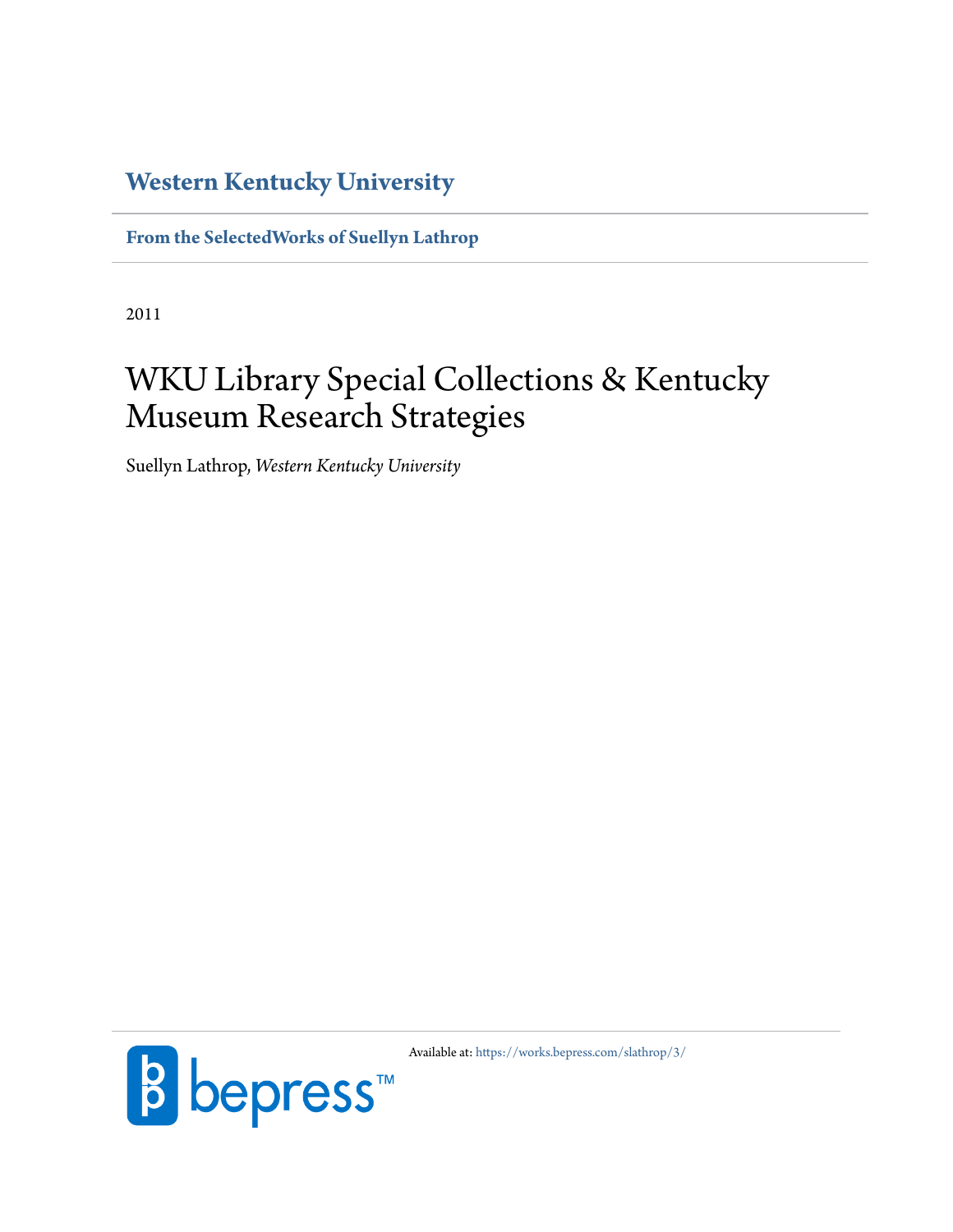

## WKU Library Special Collections & Kentucky Museum Research Strategies

1906 College Heights Blvd. Bowling Green, KY 42101 Harrison-Baird Reading Room – hours Mon.-Fri., 270-745-5083 reference

Kentucky Library Research Collection website:<http://www.wku.edu/library/dlsc/kentucky-library/index.php> Kentucky Museum Collection website:<http://www.wku.edu/kentuckymuseum/collections.php> Manuscripts & Folklife Archives website:<http://www.wku.edu/library/dlsc/manuscripts/index.php> WKU Archives website - <http://www.wku.edu/library/archive/>

**KenCat** – Kentucky Library & Museum online catalog, has books, photos, objects, posters, manuscripts, etc. Most are Kentucky related materials.

[http://westernkentuckyuniversity.pastperfectonline.com](http://westernkentuckyuniversity.pastperfectonline.com/)

Choose **Keyword Search** to open the search screen.

Enter keyword and click on Search button, use quotation marks when using more than one word

Examples: "Butler County" "Surname, Firstname" "civil war"

"Clark Family" "Firstname Surname"

The number of results will appear at the top of the page.

356 results for Butler County, 21 results for Clark Family and 1190 results for civil war. Results are in catalog number order which is generally an accession number of three parts and the creator when that field is populated:

1939.13.1 – Holcomb Family

1939 = year received 13 = the  $13<sup>th</sup>$  set of records received in 1939 1 = the first item within the  $13<sup>th</sup>$  accession Created by the Holcomb Family

WKU Archives catalog numbers are made up of the record group and series numbers assigned to the creating offices. Lists of record group numbers are available online: [WKU Archives](http://www.wku.edu/library/archive/rg.php) -[Collection Inventories](http://www.wku.edu/library/archive/rg.php)

Using the **Advanced Search** you can narrow the types of records to search.

Objects – three dimensional objects and paintings held by the Kentucky Museum Archives – can include manuscripts, personal papers, organization records, WKU Archives Creators – authors, artists, photographers, compilers, etc.

Containers – these are folder level descriptions for WKU records housed in the WKU Archives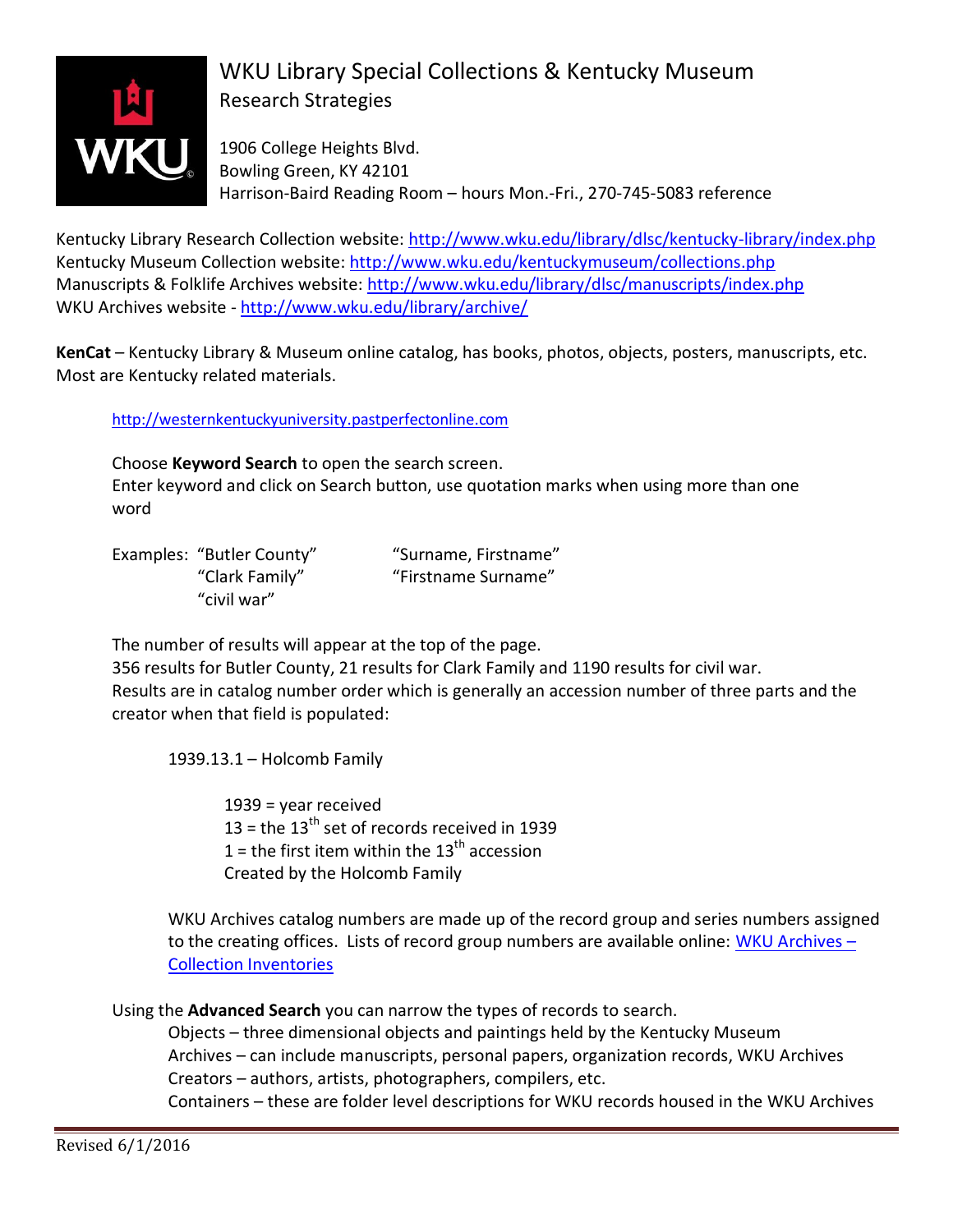Photos – broadsides, photographs, postcards, negatives, slides, digital images Library – can include books, sheet music, scrapbooks, microfilm People – authors or subjects of collections, some people records include brief biographical and genealogical information

**Catalog Number** – enter a specific catalog number when known. Can be used to search for items received in a specific year: 1940\* will return items received in 1940.

**Object Name** – enter a type of object or record, e.g. announcement, book, broadside, blueprint, card, certificate, correspondence, daguerreotype, diary, diploma, documents, drawing, film, illustration, invitation, journal, license, manuscript, music, negative, newspaper, pattern, postcard, poster, print, program, scrapbook, slide, transparency, yearbook are some examples.

**Title** – full titles of books and other published materials. Series titles for WKU records held in WKU Archives. Manuscript titles are almost exclusively "Papers."

**Author/Artist/Photographer/Maker** – enter the name of the creator of the records if known. Use both "surname, first name" and "first name surname" searches to find everything attributed to a particular person. Creators can also be companies such as Franklin Studio.

**People / Family Name** – this is a subject search where the person or family is the subject of the records, books, images, etc. Search "Clark Family", "surname, first name" and "first name surname"

**Place** – town, county, state or country where the object, book, document, image was created. Also includes birth and death place for people records.

**Search Terms** – keywords used for indexing.

**Subject** – Library of Congress terms used for indexing.

**Medium / Material / Composition** – what the object is made of, this is generally used for the Kentucky Museum objects in the database.

**Call Number / ISBN / ISSN** – enter the [Library of Congress](https://www.loc.gov/catdir/cpso/lcco/) call number designation

CS71 for published genealogies "LD7501.\*" for yearbooks KY REF for reference collection

Enter the exact ISBN or ISSN number for a book.

Remember to check [OneSearch](http://saa-primo.hosted.exlibrisgroup.com/primo_library/libweb/action/dlSearch.do?institution=WESTKY&vid=WESTKY&search_scope=default_scope&mode=Basic&displayMode=full&bulkSize=20&highlight=true&dum=true&query=any%2Ccontains%2C&displayField=all&pcAvailabiltyMode=false) (see below) for published books held in the Kentucky Library Research Collection as well.

### **Description** –

Objects – a brief description of the object(s) which may refer to former owners.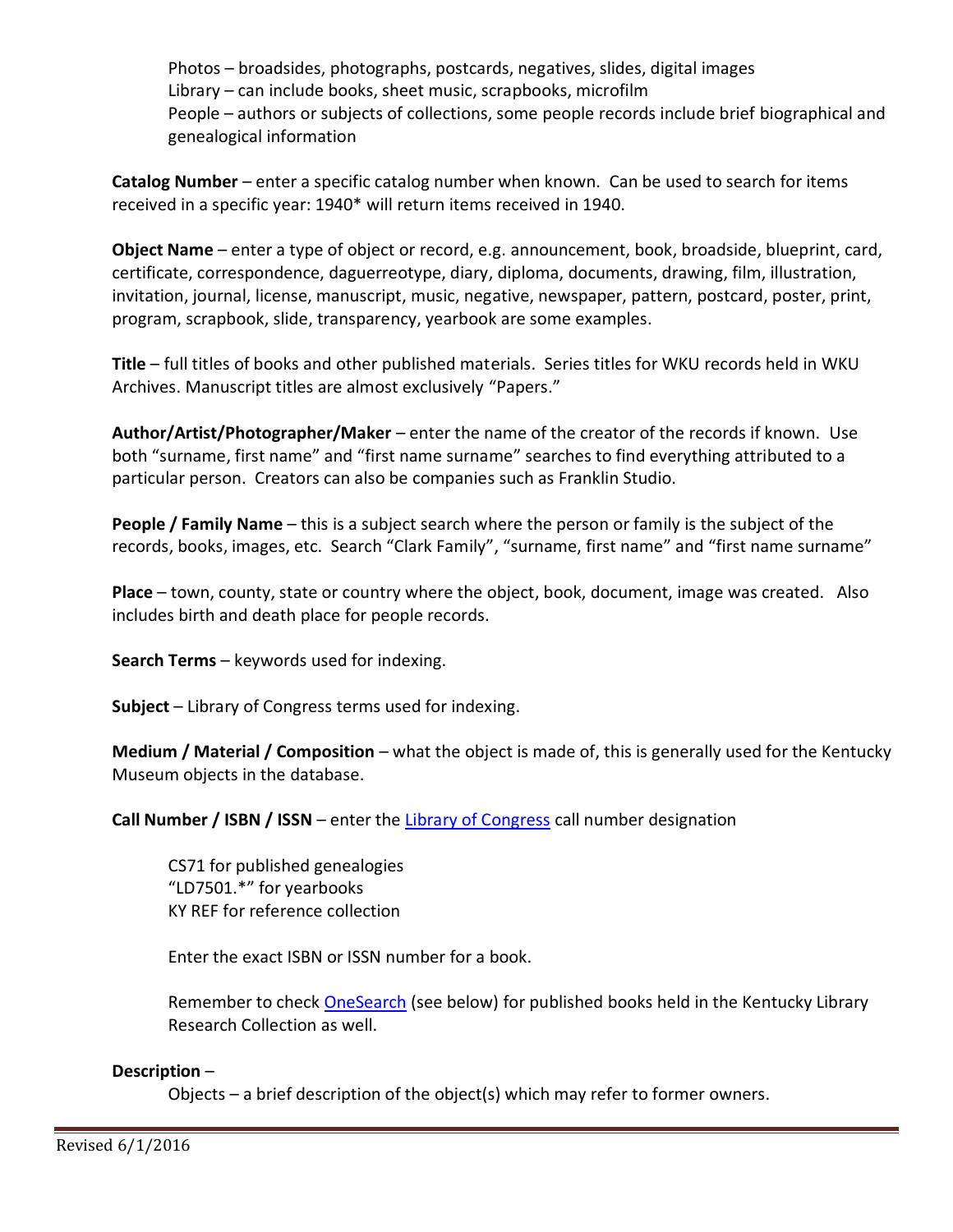Photos – a brief description of the contents of the photograph which may include people's names, activities and location.

Library – a brief physical description of the book, e.g. 165 leaves: ill., coats of arms, map; 28 cm.

**Archives** – a brief description of a single item, records series, manuscript collection or record group.

**Collection** – There are currently 18 named collections that can be searched:

Allan Trout Collection Bowling Green Area Convention & Visitors Bureau Burchfield Collection C. Perry Snell Collection Dorothy Grider Collection Duncan Hines Collection Elizabeth Richardson Collection Instruments of American Excellence Jonathan Jeffrey Flour Bag Collection **Manuscripts** Rather-Westerman Political Collection Robert Penn Warren Library Southern Kentucky Music Collection Sue Lynn Stone Funerary Collection University Art Collection Whitey Sanders Cartoon Collection William H. Natcher Collection WKU Archives

**Event** – used mostly for Kentucky Museum objects, some examples: Civil War, Election, Wedding, Inauguration

**Container Title** – used for WKU Archives folder level descriptions. Example:

Awards Correspondence Film/Video/Audio File Meeting Minutes Negatives Photographs Posters Slides Speeches Subject/Correspondence File

**Container Description** – used for WKU Archives folder level descriptions. Generally a list of people and topics referred to in the documents within the folder.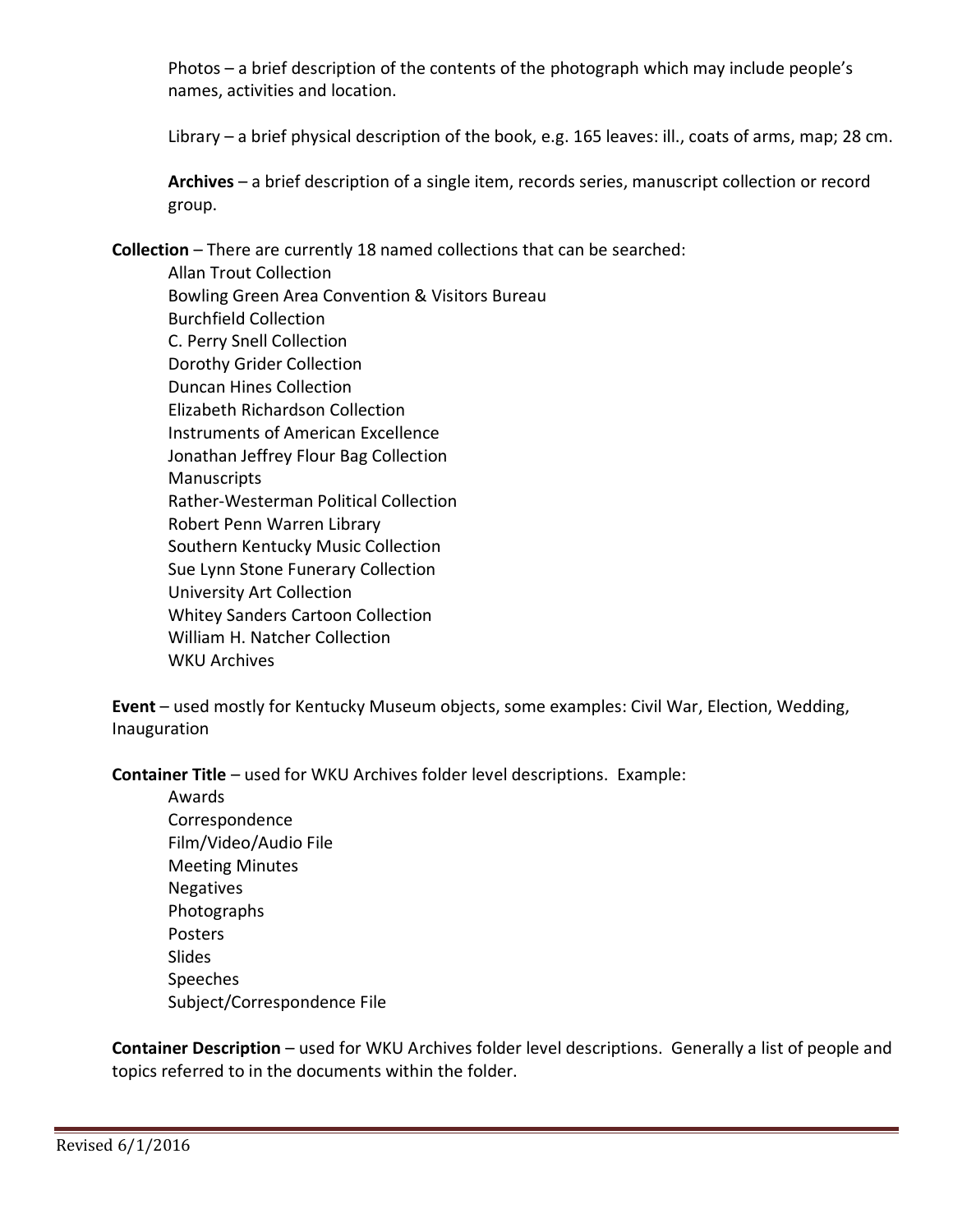General Information

Search both maiden and married names of women.

Records are uploaded every week, so the totals will change as new data is entered.

Look for links to full-text online collection inventories or original documents under the heading Finding Aids

Container lists appear at the bottom of the record as links. For large collections these can be quite extensive. Each entry gives the following information:

Title – folder title Creator – author or originating office Description – description of items in the folder, generally a list of people and search terms Date – single date or range of dates Subjects – relevant subjects Container – Box number, can be also be oversize box, map case, etc. Folder – Folder number, can also be drawer number Archive Record – link backs to main entry, use this number as a call number when requesting materials

Use the [WKU Archives Research Guide](http://libguides.wku.edu/c.php?g=271584) to see a list of search terms and subject headings used in KenCat.

**TopScholar** – WKU institutional repository – includes theses, dissertations, journal articles, departmental records, primary source documents created by and about WKU, professors and students, links to a wider digital commons repositories around the world

<http://digitalcommons.wku.edu/>

Search engine is in the upper left corner. Enter keyword or name, choose "in this repository" to search WKU related resources or "across all repositories" to search resources from around the world and click on Search button

Or search within a specific community to narrow the search

Browse Colleges, Departments, Units - <http://digitalcommons.wku.edu/communities.html>

History – <http://digitalcommons.wku.edu/history/> has posted the Bowling Green Civil War Round Table Newsletter and History department theses

Library Special Collections - <http://digitalcommons.wku.edu/dlsc/> has posted collection inventories, oral histories and original documents

WKU Archives - [http://digitalcommons.wku.edu/dlsc\\_ua/](http://digitalcommons.wku.edu/dlsc_ua/) has posted collection inventories, personal papers, yearbooks, individual oversized images and maps and